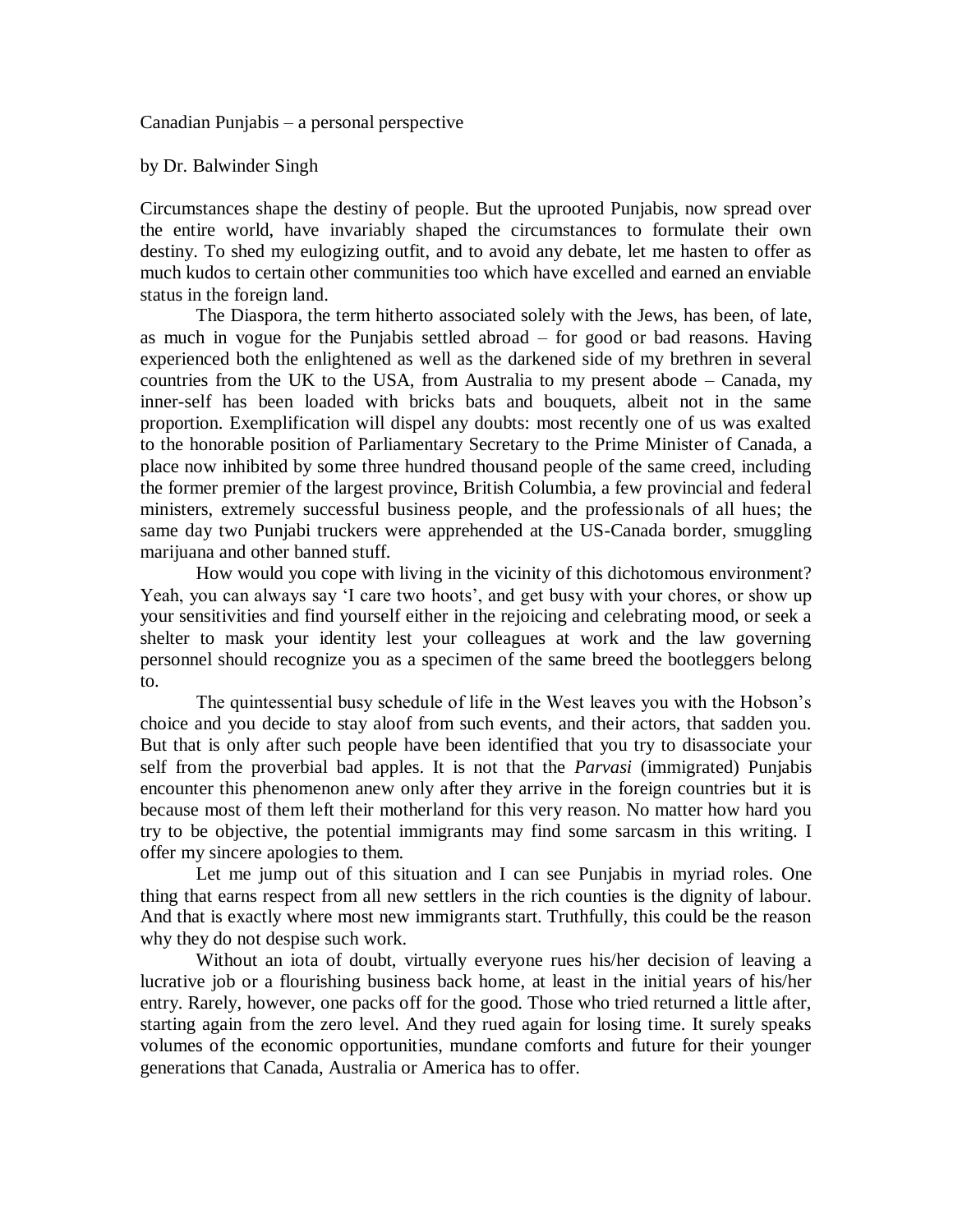Some of the places like Southall (UK), Yuba City (California), Surrey (British Columbia), Brampton and Mississauga (Ontario) are replicas of the Punjab they bade adieu. The Punjabis have especially used the Canadian immigration system to their utmost advantage and filled the surroundings of Vancouver, Winnipeg, Calgary, Edmonton and Toronto – to name a few – to such great numbers that turban wearing Sikhs and ladies clad in *salwar-kameez* are now a common species. Here, infact, the white people appear to be a minority.

And they have not come here sans their ethos - some dear to them, some strange and funny to the members of other races. The geographical focus of a particular ethnic group is what demographers, sociologists, and planners are concerned about. It adds to their future worries, for this phenomenon belittles and defeats the concept of multiculturalism, Canada so much prides itself on. However, Punjabis tend to land and settle where their relatives and buddies arrived before. While it is quite natural to do so experience shows that it leaves little chance to learn a new language to meet and interact with new people, or understand and appreciate the culture of the immigrants hailing from other parts of the globe.

Such pockets have obviously come up with their own plazas, built and managed by the people of the same area or the same village in Punjab. The new immigrants have mixed feelings about this trend. Some cheer their seniors' achievements; others steadfastly vie. Majority prefers to be self-employed and leave their job at the very first opportunity available. It is not only to earn more but also to be their own masters, a peculiar characteristic of the natives of the land of five rivers. No wonder, thousands of them are into the taxi and trucking business.

Punjabi *Jatts*, primarily associated with farming, have left their ancestral garb (unlike some big farmers in the US) and entered the domain of other castes' occupations. Businesses dealing in grocery, jewelry, sweets, garments, mechanical repair, construction, carpentry, haircutting etc. are galore – owned and run by the *Jatts*. This, however, eschew their business acumen (they genetically lack) and thus turns into a game of unhealthy competition among themselves. This is inwardly affecting all of them.

Religion goes where its followers go. This is so true with the Punjabis now settled in all the rich – and not-so-rich – countries. The places of worship (Gurduwara) have sprung up like the plazas. So has the politics therein. Most such places are individually owned and managed by committees owing allegiance to, and at the mercy of, those who are the legal custodians of the land and the building. Most also portray themselves to have their faith in the separatist movement for the realization of Khalistan, which is arguably more apparent in the West than in where this land is proposed.

The organization of two separate *Nagar Kirtans* (procession) on the same day to celebrate the anniversary of the formation of the *Khalsa*, has lead to great tensions among the members of the Sikh community, making a mockery of thy selves in the eye of the Canadian law. Some immoral practices within the vicinity of the religious places have found the managers in an awkward position to defend themselves or those culprits who come on a visitor's visa.

The life in Canada is very tough – from the beginning to the very end. Unfortunately, the people of Punjab hold a different imagery and they stubbornly keep clinging to it. They refuse to accept the reality (as narrated by their relatives and friends living in Canada) and want to join them at any cost. The cost many pay is beyond